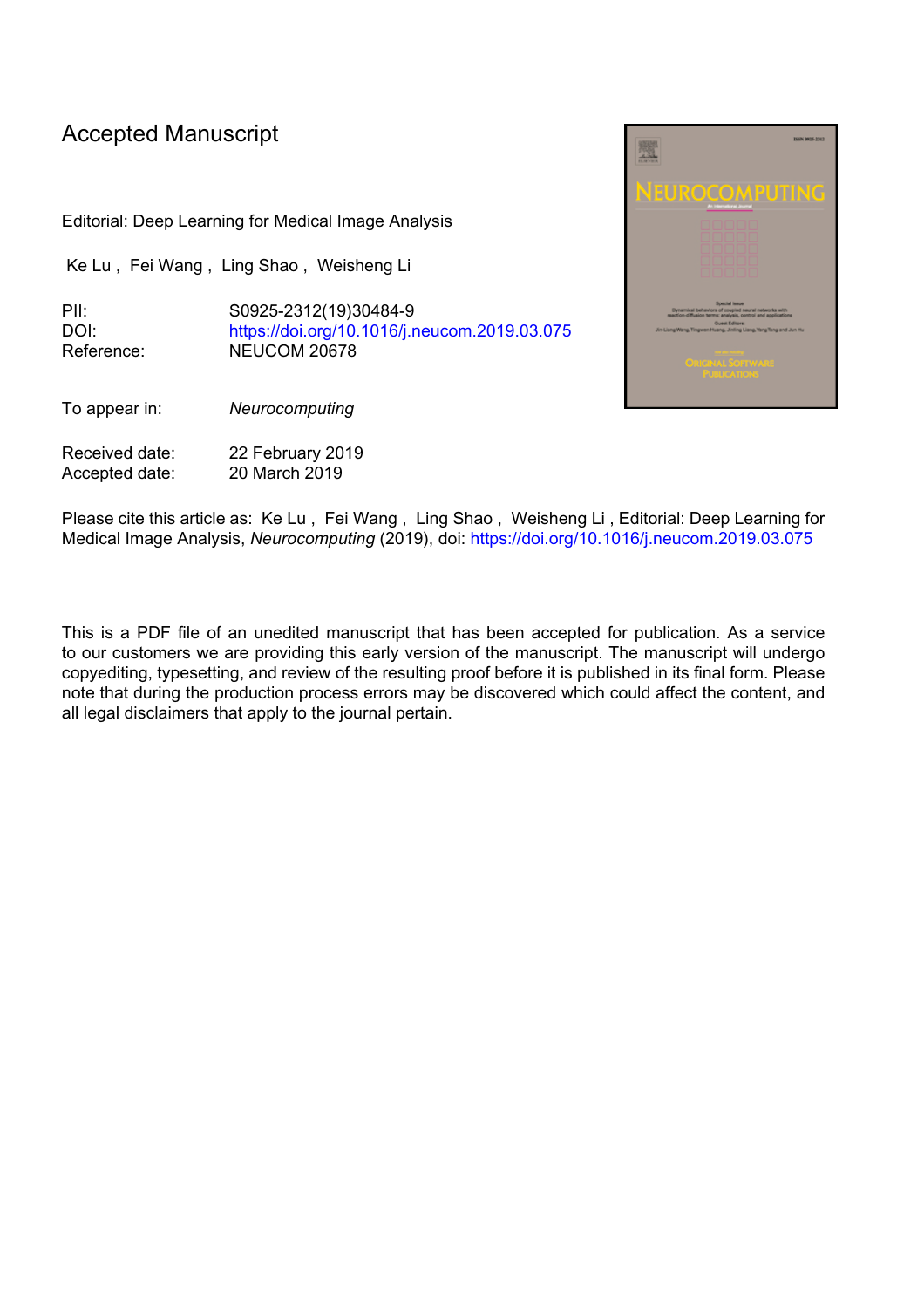#### Editorial: Deep Learning for Medical Image Analysis

This special issue collects the original contribution of works which addresses the challenges from the deep learning techniques for medical image analysis. Papers on pure medical imaging would be out of the scope of this special issue. This special issue received 104 submissions. After a full reviewing process involving more than two qualified reviewers for each paper and at least two rounds of revision, we selected 20 papers for publication. All of those papers represent a sample of the current advances on deep learning techniques for medical image analysis.

The papers are organized as follows:

ubmissions. After a full reviewing process involving more than two qualified reviewers for<br>ach paper and at least two rounds of revision, we selected 20 papers for publication. All<br>nose papers represent a sample of the cur In the first paper this special issue "Convolutional Neural Network Based Diagnosis of Bone Pathologies of Proximal Humerus", Aysun Sezer et al. introduce an innovative representation of a learning framework for diagnosis of bone lesions from PD MRI sequences that integrates deep learning techniques to automatically learn discriminative features while avoiding the design of specific hand-crafted image-based feature descriptors. The automatically segmented PD weighted shoulder images were evaluated by the proposed convolutional neural network (CNN) to extract features and classify humeral head in three groups as normal, edematous and Hill-Sachs lesion with a success rate of %98.43.

In paper "Deep Learning for Ultrasound Image Caption Generation based on Object Detection", Xianhua Zeng et al. propose a novel method of ultrasound image captioning generation based on region detection. The method simultaneously detects and encodes the focus areas in ultrasound images, then utilizes the LSTM to decode the encoding vectors and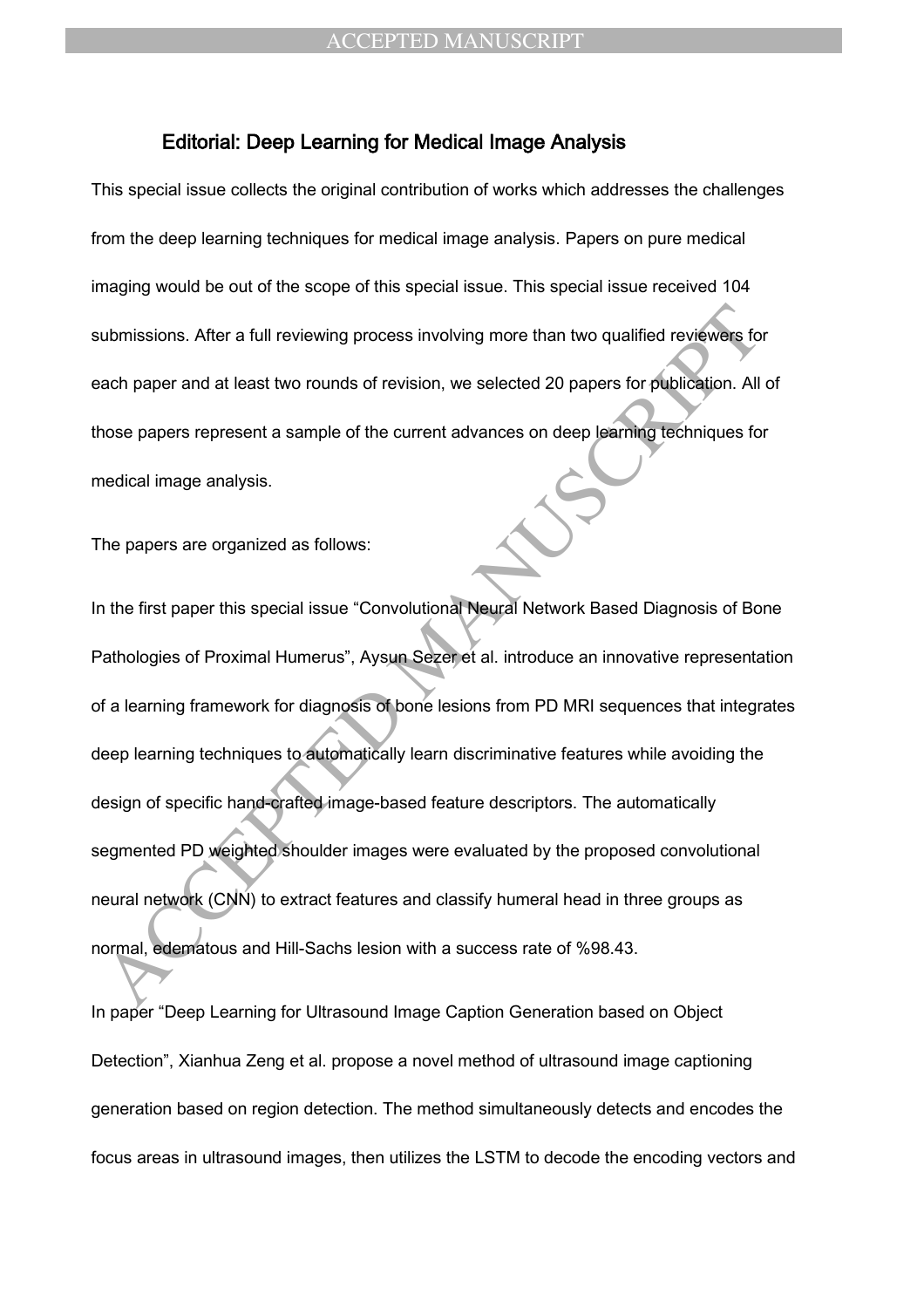generate annotation text information to describe the diseases content information in ultrasound images.

The blood volume pulse signal. Firstly, the face region selected through multi-task convolutional networks was corrected the tilt angle to obtain the face image sequence, and the find mage sequence has the same skin color The paper "Non-contact Heart Rate Detection under Non-cooperative Face Shake", Hongwei Yue et al. propose a video-based face-shake-resistant heart rate detection method to extract the blood volume pulse signal. Firstly, the face region selected through multi-task convolution neural networks was corrected the tilt angle to obtain the face image sequence, and the face image sequence has the same skin color information with approximate. Then, the empirical mode decomposition and the permutation entropy were combined, and the initial position of the signal was determined according to the randomness of the intrinsic mode function component to denoise and reconstruct the blood volume pulse signal. Finally, the spectral analysis was implemented for the reconstructed signal to compute the heart rate value.

In the paper "Heart Sounds Classification Using a Novel 1-D Convolutional Neural Network with Extremely Low Parameter Consumption", Bin Xiao et al. propose a novel heart sound classification method based on deep learning technologies for cardiovascular disease prediction. This work is mainly comprised three parts: pre-processing, 1-D waveform heart sound patches classification using a deep convolutional neural network (CNN) with attention mechanism, and majority voting for final prediction of heart sound recordings. In order to enhance the information flow of the CNNs, a block-stacked style architecture with clique blocks is employed, and in each clique block a bidirectional connection structure is introduced in the proposed CNN. By using the stacked clique and transition blocks, the proposed CNN achieves both spatial and channel attention leading a promising classification performance.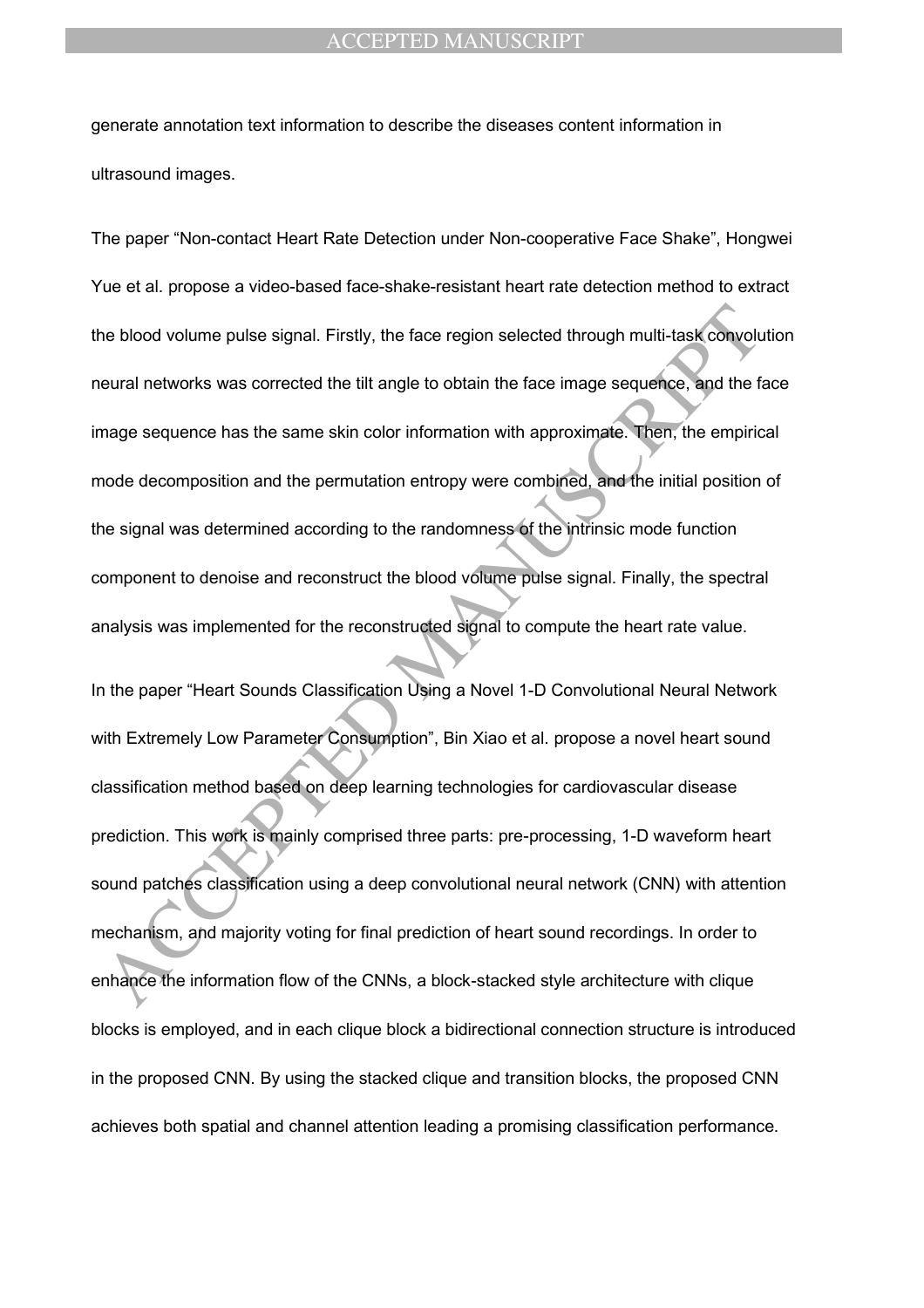Moreover, a novel separable convolution with inverted bottleneck is utilized to decouple the spatial and channel-wise relevancy of features efficiently.

mderlying sparse signal model is a priori unknown, and propose a framework to<br>
imultaneously reconstruct the underlying image as well as the unknown model from high<br>
inder-sampled measurements. Specifically, in this model, In "Dynamic MRI Reconstruction Exploiting Blind Compressed Sensing Combined Transform Learning Regularization", Ning He et al. focus on blind compressed sensing (BCS), where the underlying sparse signal model is a priori unknown, and propose a framework to simultaneously reconstruct the underlying image as well as the unknown model from highly under-sampled measurements. Specifically, in this model, the patches of the under-sampled images are approximately sparse in a transform domain. Transform learning that combines wavelet and gradient sparsity is considered as regularization in this model for dynamic MR images. The original complex problem is decomposed into several simpler subproblems, then each of the subproblems is efficiently solved with a variable splitting iterative scheme.

In the paper "Multi-label Transfer Learning for the Early Diagnosis of Breast Cancer", Hiba CHOUGRAD et al. propose the joint learning of the tasks using multi-label image classification. Furthermore, this work introduces a new fine-tuning strategy for using transfer learning, that takes advantage of the end-to-end image representation learning when adapting the pre-trained Convolutional Neural Network (CNN) to the new task. This work also proposes a customized label decision scheme, adapted to this problem, which estimates the optimal confidence for each visual concept.

In "Automated hepatobiliary toxicity prediction after liver stereotactic body radiation therapy with deep learning-based portal vein segmentation", Bulat Ibragimov et al. propose a novel framework for automated HB toxicity prediction by combining deep learning-based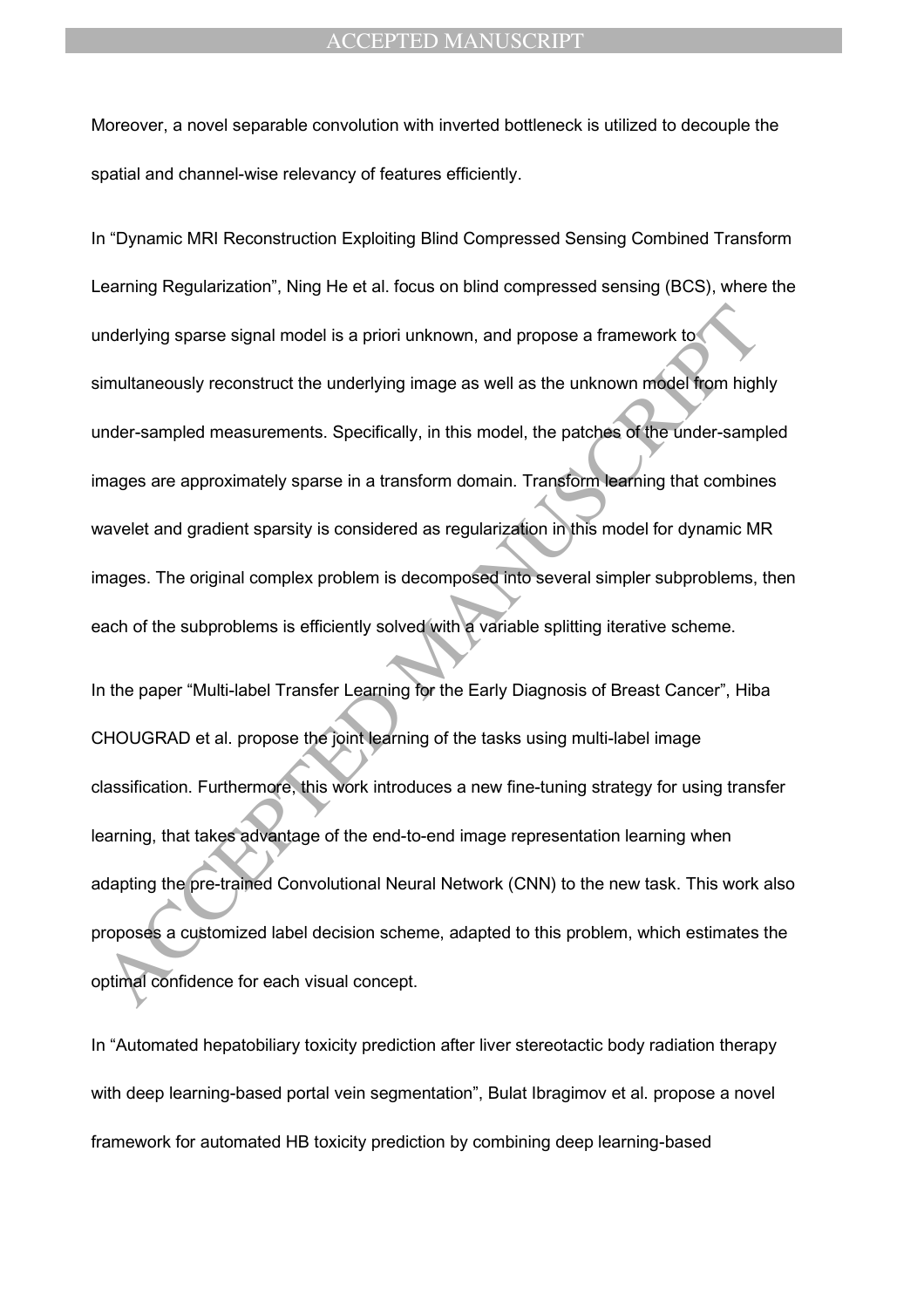auto-segmentation, PV anatomy analysis and the previously reported HB toxicity model. For validation of the framework, an IBR approved representative database of 72 patients treated with SBRT from primary (37) and metastatic (35) liver cancer was assembled. Each case included a pre-treatment CT, manual segmentations of tumor and PV, approved treatment plan, and the record of acute and late post-treatment toxicities.

Alan, and the record of acute and late post-treatment toxicities.<br>
The contribution "Robust Brain Extraction Tool for CT Head Images", Zeynettin Akkus e<br>
resent a robust method based on fully convolutional neural networks In the contribution "Robust Brain Extraction Tool for CT Head Images", Zeynettin Akkus et al. present a robust method based on fully convolutional neural networks (CNN) to remove non-brain tissues from head CT scans in a computationally efficient manner. The method includes an encoding part, which has sequential convolutional filters that produce feature representation of the input image in low dimensional space, and a decoding part, which consists of convolutional filters that reconstruct the input image from the reduced representation.

In the paper "A Fully Convolutional Network Feature Descriptor: Application to Left Ventricle Motion Estimation Based on Graph Matching in Short-Axis MRI", Junhao Wu et al. train a fully convolutional network to predicate endocardial contours and extract features of points from short-axis cine MRI. A LV graph is constructed using the extracted point features, and a convex graph matching cost function is defined to estimate the point correspondence between images at two given phases. The sparse and double stochastic constraints are introduced into the cost function, which is optimized by the alternating direction method of multipliers (ADMM) iteratively. Finally, the transformation using compact supported radial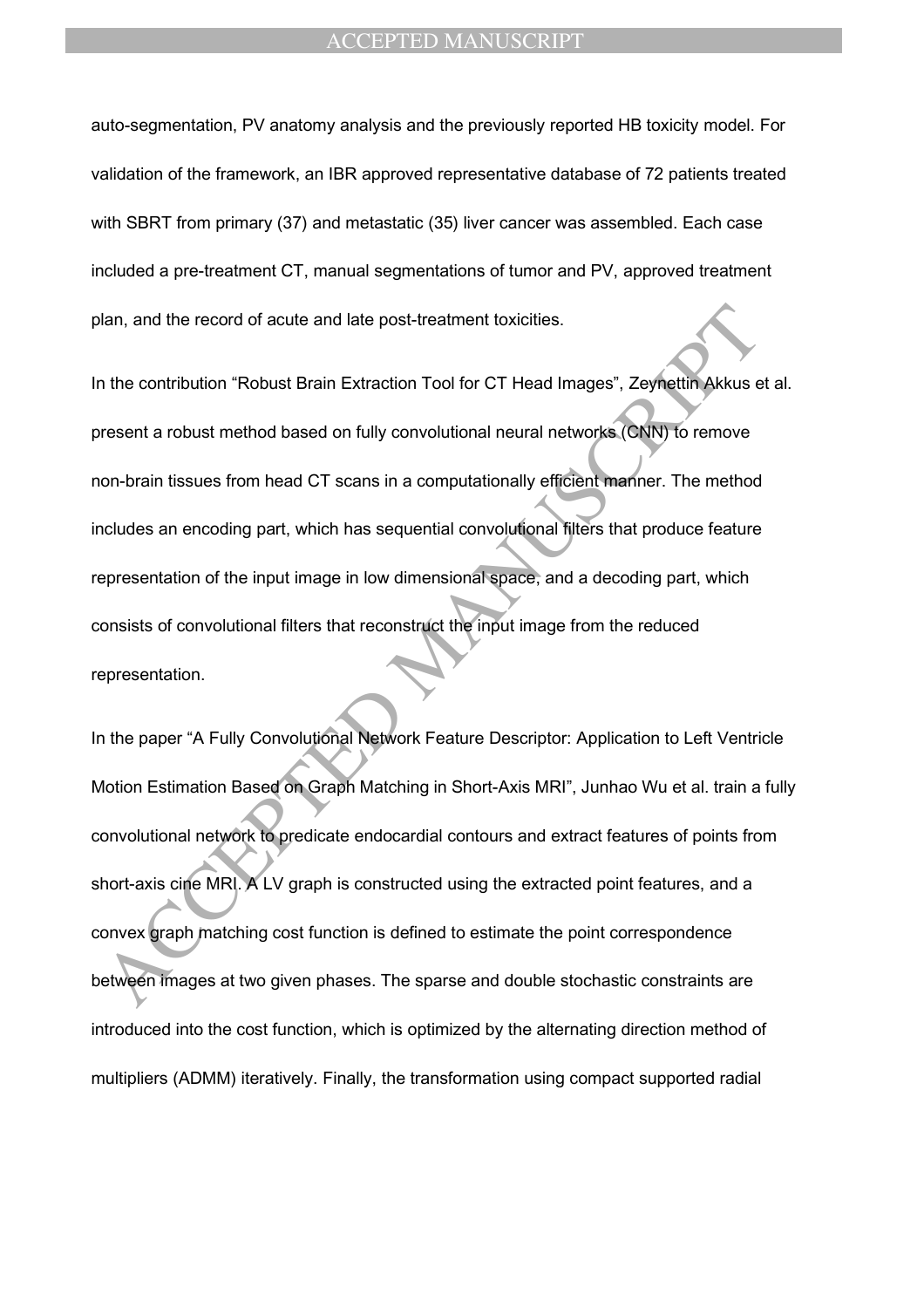basis functions with sparse constraint is employed to estimate the dense displacement defined between two cardiac images at two phases based on the corresponding relationship.

In "Super-resolution Reconstruction of Single Anisotropic 3D MR Images Using Residual Convolutional Neural Network", Jinglong Du et al. present a novel CNN-based anisotropic MR image reconstruction method based on residual learning with long and short skip connections. The proposed network can effectively alleviate the vanishing gradient problem of deep networks and learn to restore high-frequency details of MR images. To reduce computational complexity and memory usage, the proposed network utilizes cross-plane self-similarity of 3D T1-weighted (T1w) MR images.

mage reconstruction method based on residual learning with long and short skip connective proposed network can effectively alleviate the vanishing gradient problem of deep<br>the proposed network can effectively alleviate the In "A Framework for Hierarchical Division of Retinal Vascular Networks", Linfang Yu et al. recommend an executable framework for the hierarchical division of the retinal vascular networks. Specifically, a supervised method based on deep neural network is used for retinal blood vessel segmentation. A graph-based method is also applied to generate vascular trees from the segmented retinal vessels. This work presents two algorithms: the potential landmark detection algorithm (PLDA) is used to identify the bifurcations and crossings; and the adaptive hierarchical classification algorithm (AHCA) is used in the hierarchical characteristics classification of vascular bifurcations.

In the paper "Analysis of Tuberculosis Severity Levels from CT Pulmonary Images Based on Enhanced Residual Deep Learning Architecture", Xiaohong Gao et al. investigate the application of CT pulmonary images to the detection and characterization of TB at five levels of severity, in order to monitor the efficacy of treatment. To contend with smaller datasets (i.e.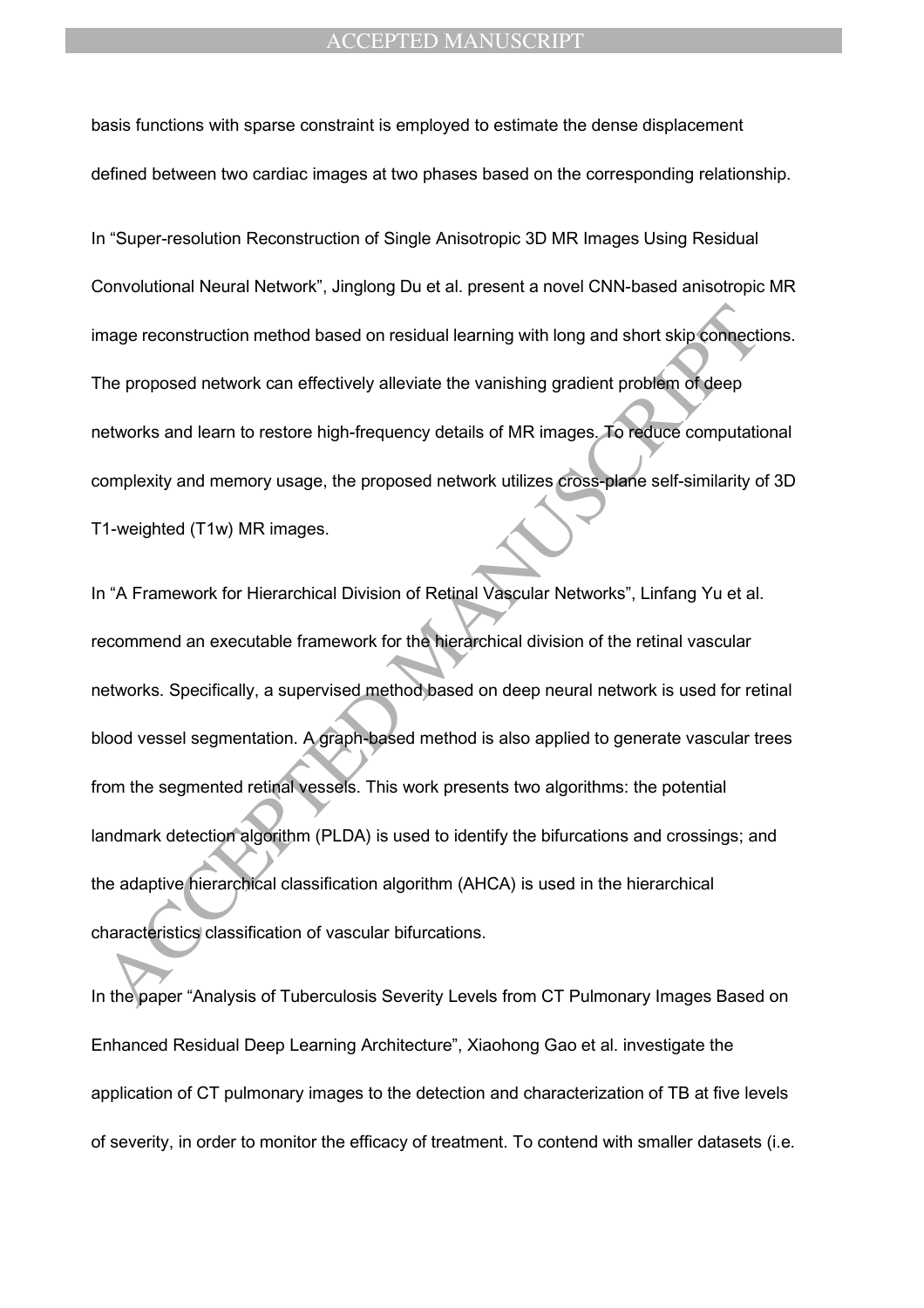in hundreds) and the characteristics of CT TB images in which abnormalities occupy only limited regions, a 3D block-based residual deep learning network (ResNet) coupled with injection of depth information (depth-Resnet) at each layer was implemented.

In the paper "Lung Adenocarcinoma Diagnosis in One Stage", Pengyi Hao et al. construct a one-stage framework relying on feature pyramid network (FPN) for the diagnosis of lung adenocarcinoma (LA). The proposed network has two advantages, i) it can localize and classify LAs simultaneously. ii) it generates feature maps with high resolution, from which robust classification is reached since tight coverage takes less contextual information.

ne-stage framework relying on feature pyramid network (FPN) for the diagnosis of lung<br>denocarcinoma (LA). The proposed network has two advantages, i) it can localize and<br>lassify LAs simultaneously. ii) it generates feature In "Fine-tuning Pre-trained Convolutional Neural Networks for Gastric Precancerous Disease Classification on Magnification Narrow-band Imaging Images", Xiaoqi Liu et al. propose a transfer learning framework by fine-tuning pretrained convolutional neural networks (CNNs) to classify gastric M-NBI images into three classes: chronic gastritis (CGT), low grade neoplasia (LGN) and early gastric cancer (EGC). Results show that the performance of fine-tuned CNNs outperforms traditional handcraft features and trained CNNs.

In "CcNet: A Cross-connected Convolutional Network for Segmenting Retinal Vessels Using Multi-scale Features", Shouting Feng et al. propose a cross-connected convolutional neural network (CcNet) for the automatic segmentation of retinal vessel trees. In the CcNet, convolutional layers extract the features and predict the pixel classes according to those learned features. The CcNet is trained and tested with full green channel images directly. The cross connections between primary path and secondary path fuse the multi-level features.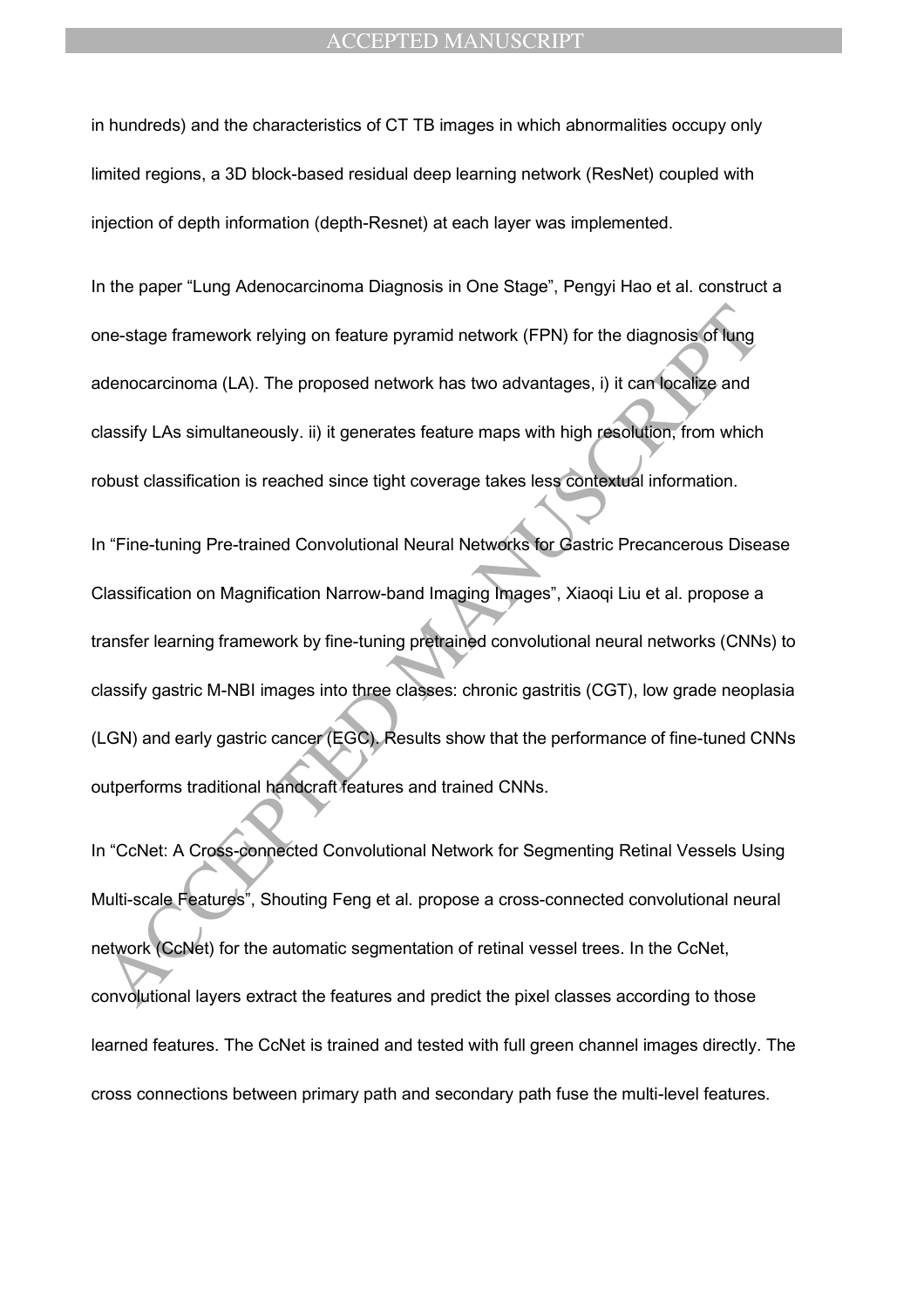earnt probability map describes the probability of each CT voxel belonging to the lumor of ackground, and roughly distinguishes the tumor from its surrounding soft tissues. A fuzz ariational model was then proposed to inco In the paper "Deep Learning for Variational Multimodality Tumor Segmentation in PET/CT", Laquan Li propose a novel deep learning based variational method to automatically fuse multimodality information for tumor segmentation in PET/CT. A 3D fully convolutional network (FCN) was first designed and trained to produce a probability map from the CT image. The learnt probability map describes the probability of each CT voxel belonging to the tumor or the background, and roughly distinguishes the tumor from its surrounding soft tissues. A fuzzy variational model was then proposed to incorporate the probability map and the PET intensity image for an accurate multimodality tumor segmentation, where the probability map acted as a membership degree prior. A split Bregman algorithm was used to minimize the variational model.

In the paper "Computer Aided Alzheimer's Disease Diagnosis by An Unsupervised Deep Learning Technology", Xiuli Bi et al. propose a fully unsupervised deep learning technology for AD diagnosis. This work first uses the unsupervised Convolutional Neural Networks (CNNs) for feature extraction, and then utilize the unsupervised predictor to achieve the final diagnosis. In the proposed method, two kinds of data forms, one slice and three orthogonal panels (TOP) of MRI image, are employed as the input data respectively.

In "Brain tumor segmentation with Deep Convolutional Symmetric Neural Network", Hao Chen et al. propose a novel deep convolutional neural network which combines symmetry to automatically segment brain tumors. The proposed Deep Convolutional Symmetric Neural Network (DCSNN), extends DCNN based segmentation networks by adding symmetric masks in several layers.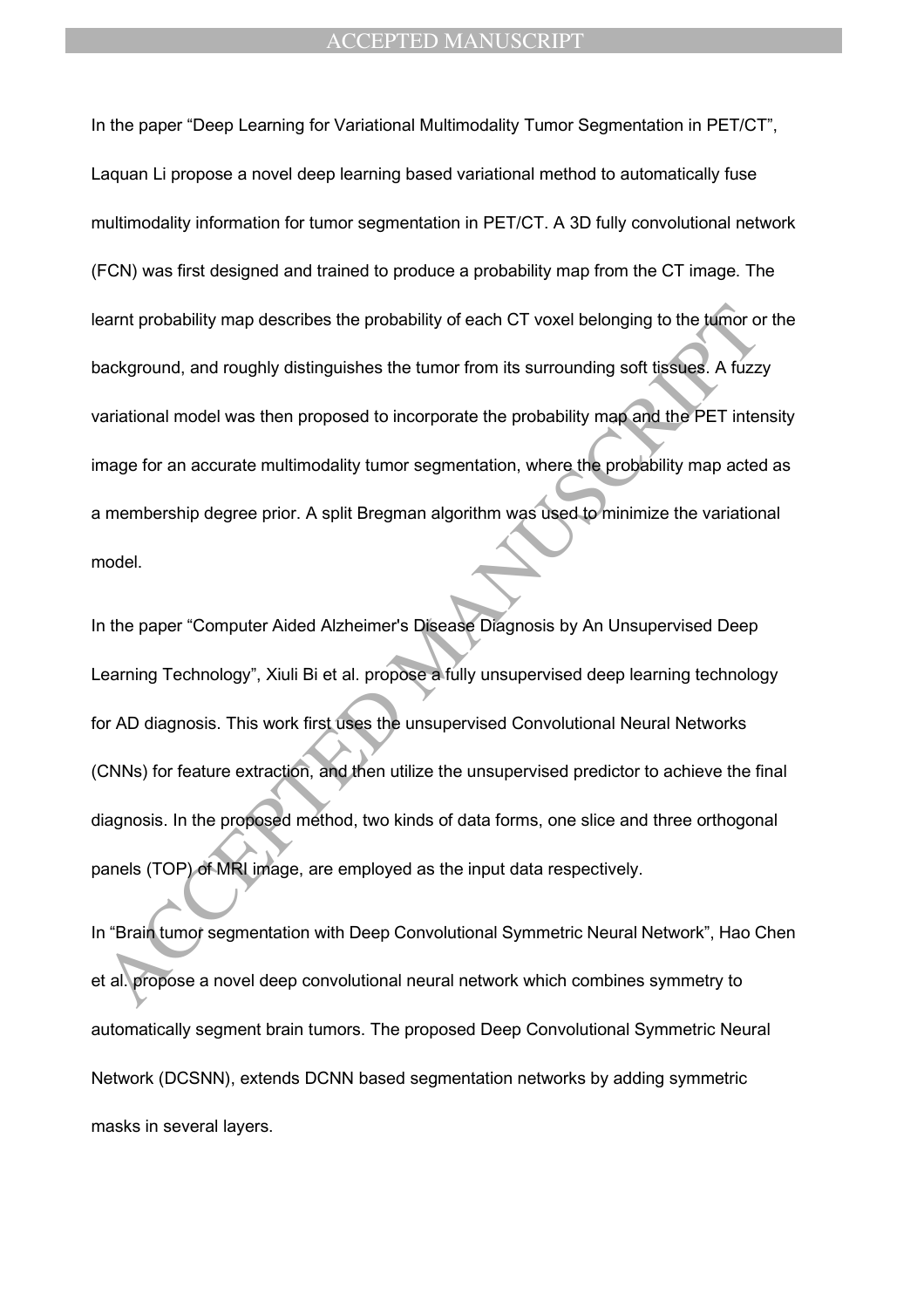In the contribution "Bin loss for hard exudates segmentation in fundus images", Song Guo et al. propose a top-k loss is proposed which considers the cases of both class-unbalance and loss-unbalance by focusing more over the hard-to-classify pixels for segmentation of hard exudates in color fundus images. Moreover, a fast version of the top-k loss, named bin loss, is implemented for efficiency, which reduces the time complexity from O (n log n) of top-k loss to O(n), where n is the number of back- ground pixels.

mplemented for efficiency, which reduces the time complexity from O (n log n) of tap-k lot<br>
Acception (n), where n is the number of back- ground pixels.<br>
The matched Manuscript Convolutional Neural Network for Medical Imag In "AdaResU-Net: Multiobjective Adaptive Convolutional Neural Network for Medical Image Segmentation", Maria G Baldeon-Calisto et al. present a multiobjective adaptive convolutional neural network (AdaResU-Net) for medical image segmentation that is able to automatically adapt to new datasets while minimizing the size of the network. The proposed AdaResU-Net is comprised of a fixed architecture that combines the structure of the state-of-the-art U-Net with a residual learning framework for more efficient training. Then, a multiobjective evolutionary algorithm (MEA) is proposed to evolve the AdaResU-Net networks with different hyperparameters to optimize both segmentation accuracy and model size.

Guest editors of the special issue

Ke Lu

University of Chinese Academy of Sciences, Beijing, China

E-mail address: luk@ucas.ac.cn